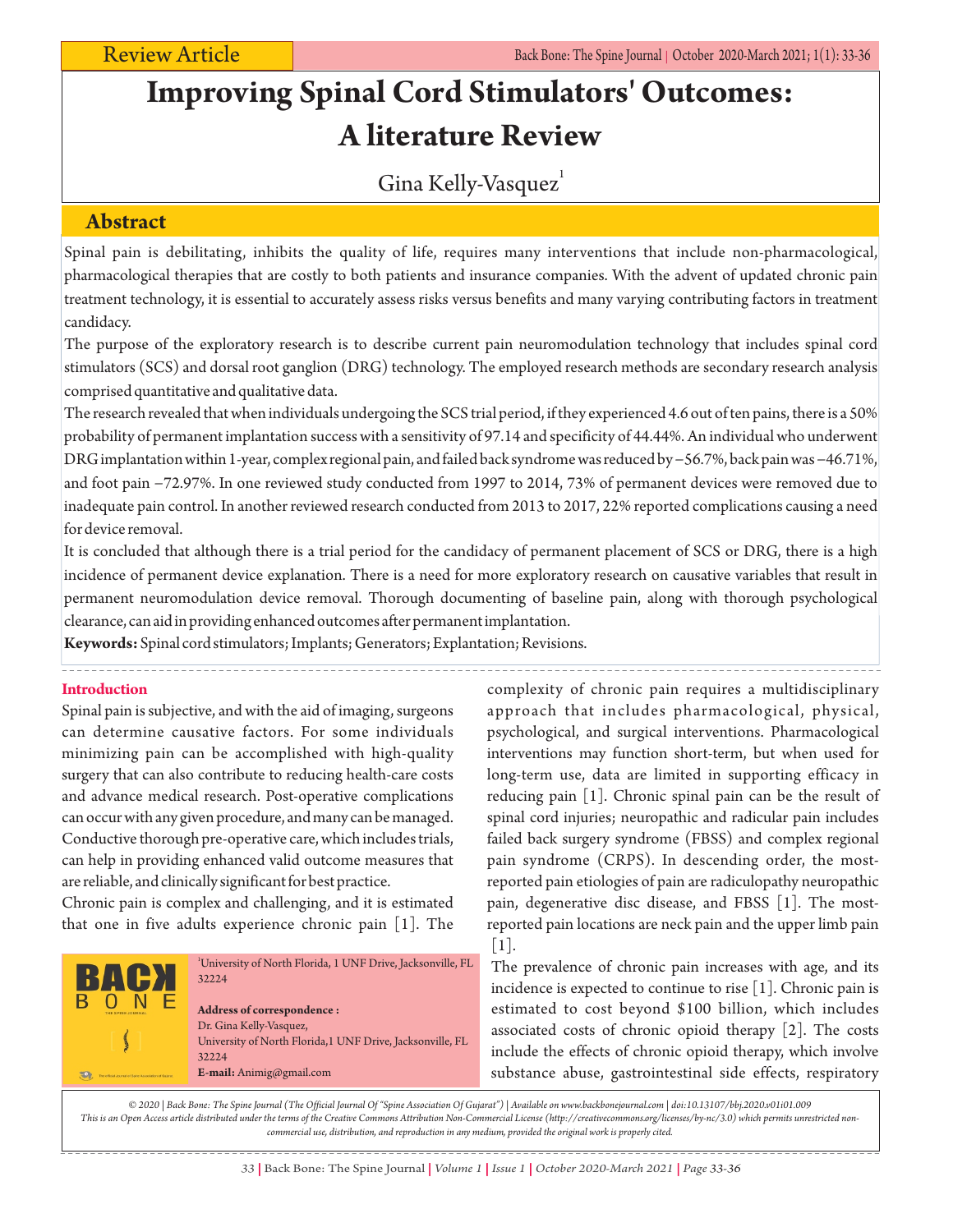depression, overdose, and mortality [2]. Costs of modern treatment modalities as that of spinal cord stimulators (SCS) come with many hopes in lowering such costs but are under much scrutiny by third-party payers. Consequently, ensuring efficiency with clinical efficacy must be factored when recommending patients to undergo surgery as it can hinder future reimbursement when patients report minimal to no improvement; insurance companies can deem surgery as ineffective, not durable or reliable. Because of SCSs posing benefits to improve chronic pain and lowering costs long-term, it is crucial to consider causative factors between trial period and permanent placement by having more thorough documentation of patients' baseline, trial, and postimplantation pain evaluation.

#### **Discussion**

Neuromodulation arose as an effort to pain relief for patients with chronic pain. With the advance of knowledge of pain receptors and technology, SCS and now Dorsal Root Ganglion (DRG) stimulation have become adjunct therapies.

SCS was the first stimulation intervention with aims in reducing complex pain syndromes, which also include individuals who failed to reduce pain after back surgeries. The way SCS functions are that it inhibits the neural activity of nociception-transmitting fibers in the spinal cord's dorsal horn [3]. As of 2018, it is estimated that 50,000 SCSs are implanted annually  $|4|$ .

The indications approved by the FDA are chronic neuropathic pain of the trunk and limbs, FBSS, and CRPS that include reflex sympathetic dystrophy and causalgia [5]. Pre-operative workup consists of a complete blood count, coagulation panel, platelet function test, anticoagulant clearance, and free from infections [6]. Post-surgery follow-up is conducted a month after, where the incisions are assessed, and sutures are removed if applicable [7]. Managing the stimulator is done with a pain specialist or the manufacturer's representative. The most common risk or complications occur within the 1st postoperative months that include lead migration, and lead fracture requiring re-positioning. According to Haider et al. [5], since complications are related to hardware, they are not permanent sequelae.

DRG is the newest form of decreasing nociceptive and neuropathic pain in focal areas that SCS cannot reach. Focal areas include the groin, the trunk, a hand, a foot, and sacral area. The pulse or frequency generator includes wiring, have chargeable or non-chargeable units, which are implanted percutaneously and a laminectomy  $[8]$ . Many dermatomes are stimulated, where the individual may experience mild or minimal paresthesia with the individual controlling it by turning intensity down with remote control.

stimulation include infections, cardiac pacemakers, defibrillators, as well as blood clotting conditions [9]. Other reasons for contraindication include negative clearance by primary care and pertinent allied health providers.

Orhurhu et al. [3] conducted a retrospective study where 88 patients were identified during the SCS trial period and followed up from 2015 to 2018. The objective of the study was to determine the correlation between SCS trial pain scores, and those after the permanent SCS implantation. The study found that if an individual experienced a 4.6 out ten levels of pain during the trial, there was a 50% probability of permanent implantation success with a sensitivity of 97.14, and specificity of 44.44% [3]. One of the most prominent findings was that women tend to have a higher probability (13%) of success. Although this study had set parameters for the study, it is recommended to have further research to determine what other factors may yield positive outcomes.

Compared to SCS, DRG studies have revealed that year postimplantation failed back syndrome, and complex regional pain was reduced from 77.6 to 33.6 (−56.7%) [10]. Back pain was decreased from 74.5 to 39.7 (−46.71%) and with the highest reduction in foot pain from 81.4 to 22.0 (−72.97%) [10].

#### **SCS Manufacturers and Costs**

Manufacturers of SCSs include Medtronic Inc, Abbott, Boston Scientific, and Nevro Corp [9]. The technology within the SCSs continues to evolve. Some models are smaller, chargeable, and non-chargeable. They can deliver higher dose therapies and can be compatible with magnetic resonance imaging (MRI).

Current procedure terminology codes for neuromodulators include procedures involving the implants, generators, removals, and revisions. There are also the Healthcare Common Procedure Coding System codes that bill for leads, receivers, and other pertinent durable medical equipment [11]. According to Woolstenhulme (2019), the base cost for the trial period of the SCS is \$6790.33, and its service code is 63650. The base cost for removing the electrode is \$2980.80, and its service code is 63661 [11]. The service code for the permanent implantation is 65350, with a value of \$6790.33, and code 63685 is the insertion of the pulse generator with a base code of \$1725.64 [11]. The combined total from the trial phase to permanent implantation of stimulators is \$18287.1.

#### **Considerations/Recommendations**

Although spinal cord stimulation implantation requires trial periods before permanent placement, there is a high incidence of patients requesting hardware removal. Some of the reasons for removal include patients' perception of inadequate pain control, discomfort with hardware, and among many others. An institutional review board was conducted within a hospital

It is essential to highlight the contraindications to spinal nerve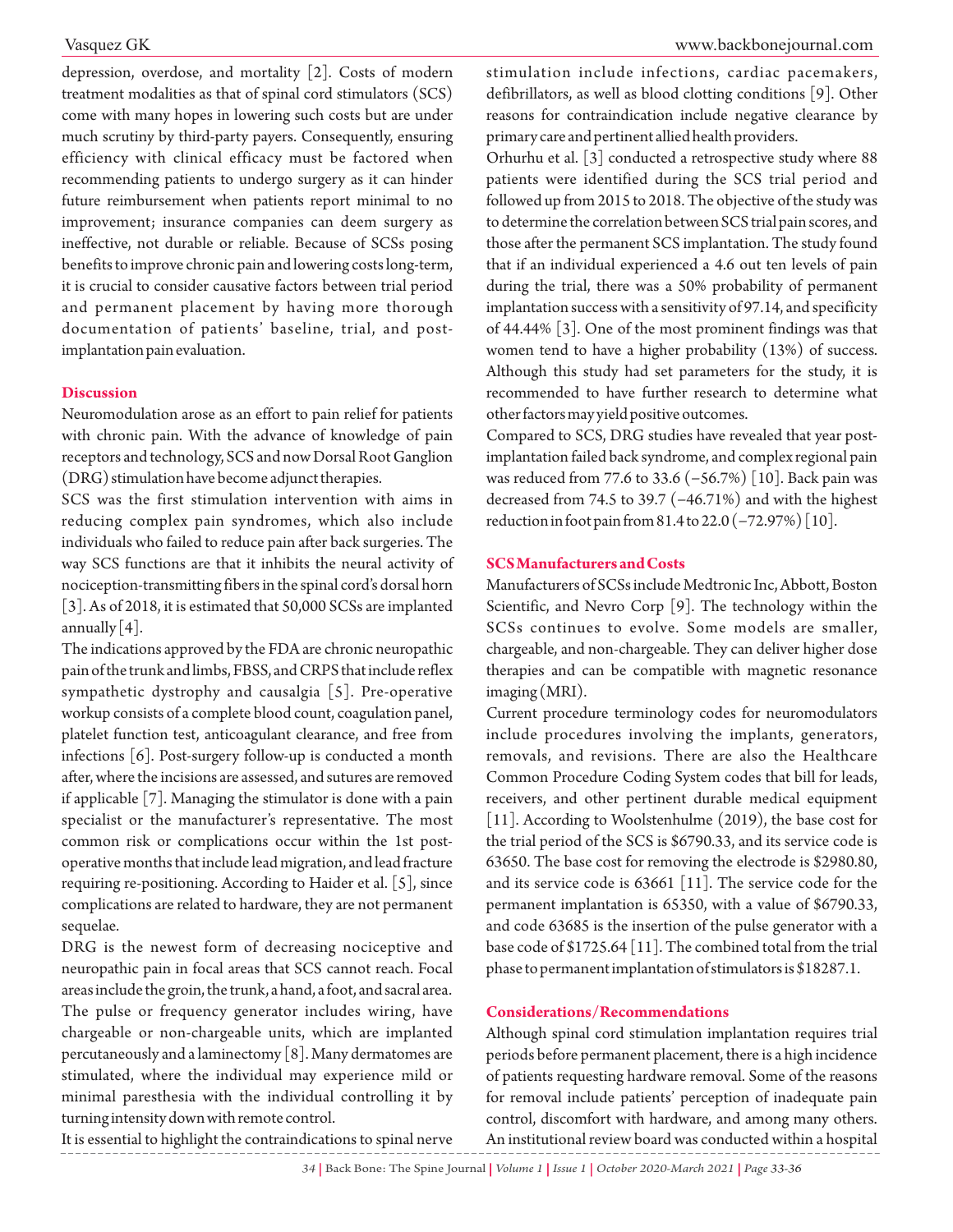setting from 1997 to 2014, a total of 946 charts were reviewed, and a total of 165 patients were targeted for the final review. Approximately 66% were females, with the median time with implantation of 665 days [12]. The highest percentage, which was 73% of those individuals who had stimulator removed, reported inadequate pain control. The second highest reported reason for removal at 22% was discomfort at the site of electrode placement, 10% decided to have the removal due to not wanting to undergo MRI imaging, 9% decided explantation due to dysesthesias, and wound dehiscence, and 2% experienced weakness. In comparison, 1% experienced muscle spasms [12]. To further evaluate the highest group that reported inadequate pain control, the review board found that 39.1% lost pain control over time [12].

Another institutional review board conducted a retrospective chart review of 100 patients who had surgery from 2013 to 2017. In this study, the focus was to identify pain relief at trial and pain relief up to 6 weeks post permanent implantation. If individuals reported more than 50% pain relief during the trial period, they were candidates for permanent placement. Out of those individuals who had a permanent placement, 22% reported complications, and 15 patients experienced prolonged pain at the incision site, while five patients developed infection symptoms [8].

SCSs are invaluable adjunct therapies to help individuals to cope with radiculopathy and lumbar pain. However, what helps one individual will not help all, as in SCS patients. Not everyone experiences total pain relief or permanent resolution. An essential factor is that of expectations versus outcomes based on the trial period. There could also be the correlation of patients reporting higher levels of pain after permanent implantation as surgery is more invasive than during the trial periods. Therefore, it is recommended that more exploratory research is done on what are the causative variables that result in permanent neuromodulation device removal. Thorough and proper documentation of patients' expectations after implantation, pain level, symptoms, and characterization of

baseline pain are the start in exploratory data gathering. Having a thorough pre-operative workup that includes psychological clearance and medical history can also determine long-term benefits. During the trial spinal cord generator period, comprehensive documentation of pain level and characteristics, frequencies employed, pain medication dosing or titrating down, as well as meeting the lowest acceptable pain to conduct activities of daily living. Having the individual identify the lowest level of tolerable pain during the trial period is essential as it will elude to coping with minimal pain during permanent implantation. Knowing the different pain dimensions for each patient can differentiate between postoperation pain and long-term results of the permanent spinal cord generator.

#### **Conclusion**

Before considering a patient as an adequate candidate for permanent SCS, there are several factors to consider. The individuals must undergo a thorough psychological clearance that will add toward the patient understanding there will be a decrease and ultimate discontinuation of narcotic medications. Both the surgeon and the patient have a clear understanding of what the patients' hope to gain from undergoing surgery. Other factors to consider in the pre-operative workup include age, history, manufacturer as part of the education, and baseline information gathering. During the trial period, information is continual and assessed daily, which provides further details on the lowest pain attained, thus possible pain level at permanent placement. At the time of permanent placement, the provider must distinguish post-operation pain from ineffective surgery outcomes. It is crucial for all parties involved to understand that improved outcomes may occur upon several weeks. Subsequently, results are measured individually with the aid of imaging to determine proper placement and lead stability.

### **References**

- *1. Sayed D, Kallewaard JW, Rotte A, Jameson J, Caraway D. Pain relief and improvement in quality of life with 10 kHz SCS therapy: Summary of clinical evidence. CNS Neurosci Ther 2020;26:403-15.*
- *2. Hoelscher C, Riley J, Sharan A, Wu C. Cost-effectiveness data regarding spinal cord stimulation for low back pain. Spine (Phila Pa 1976) 2017;42:S72-9.*
- *3. Orhurhu V, Chu R, Orhurhu MS, Odonkor CA. Association between pain scores and successful spinal cord stimulator implantation. Neuromodulation 2019;23:660-6.*
- *4. Sdrulla AD, Guan Y, Raja SN. Spinal cord stimulation: Clinical efficacy and potential mechanisms. Pain Pract 2018;18:1048-67.*
- *5. Haider SA, Wilock ME, Pilitsis JG. Complication avoidance and revision surgery.*

*In: Mammis A, editor. Spinal Cord Stimulation Principles and Practice. Hauppauge: Nova Science Publishers Inc.; 2016. p. 95-110. Available from: http://www.search.ebscohost.com.dax.lib.unf.edu/login.aspx?direct=true&db= nlebk&an=1164744&site=eds-live&scope=site.*

*6. Kaufman A, Shah R. Indications and patient selection. In: Mammis A, editor. Spinal Cord Stimulation Principles and Practice.* 

*Hauppauge: Nova Science Publishers Inc.; 2016. p. 8-12. Available from: http://www.search.ebscohost.com.dax.lib.unf.edu/login.aspx?direct=true&db= nlebk&an=1164744&site=eds-live&scope=site.*

*7. Anderson B, Cockroft KM. Spinal Cord Stimulation. Rolling Meadows: American Association of Neurological Surgeons; 2020. Available from:*